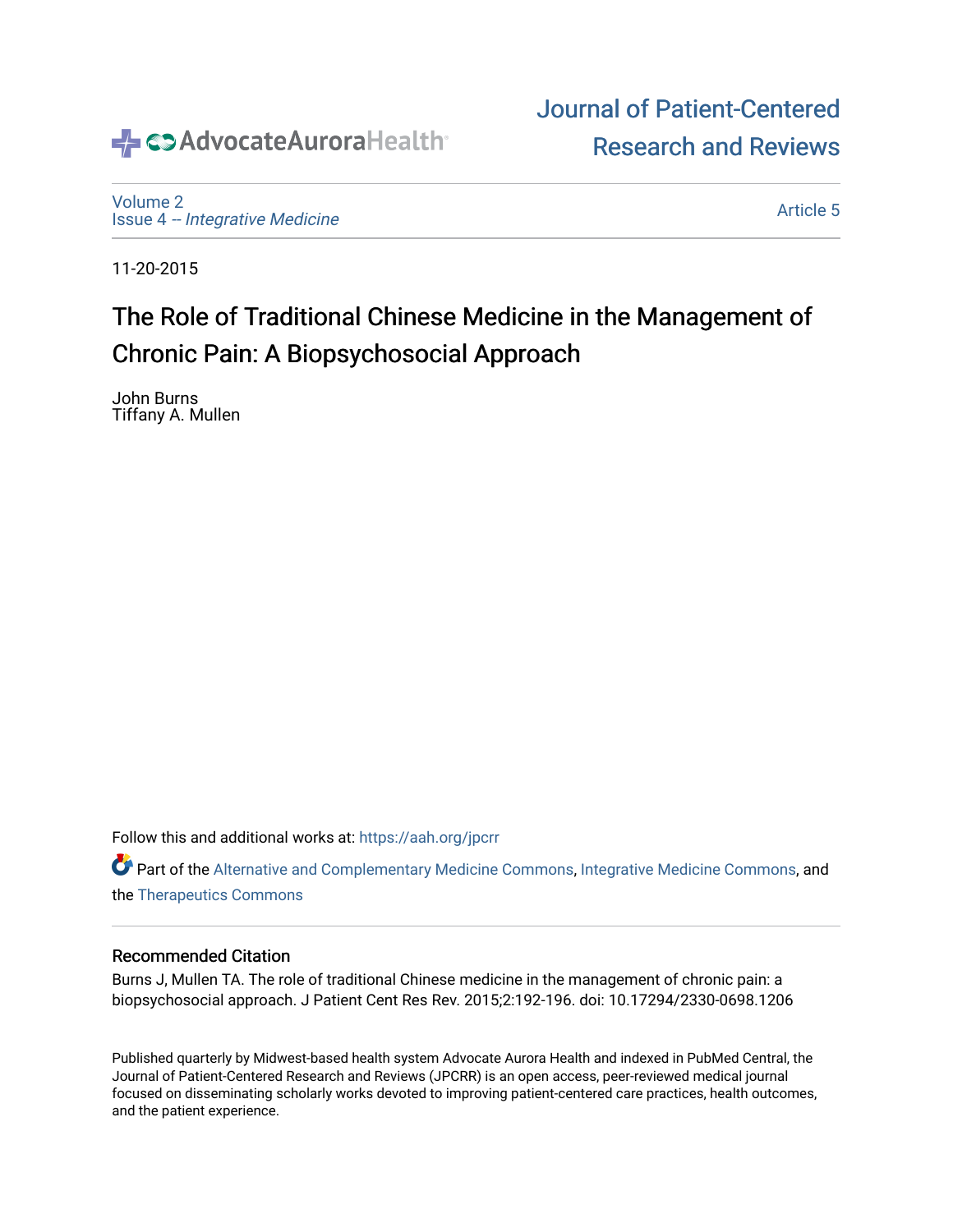## **The Role of Traditional Chinese Medicine in the Management of Chronic Pain: A Biopsychosocial Approach**

John Burns, DPT, MSOM,<sup>1</sup> Tiffany A. Mullen, DO<sup>2</sup>

*1 Acupuncture Clinical Services, Aurora Health Care, Milwaukee, WI 2 Department of Integrative Medicine, Aurora Health Care, Milwaukee, WI*

**Abstract** The National Institute of Medicine revealed that chronic pain affects more than 100 million adults in the United States, citing chronic pain as the leading reason patients seek medical care. Pain is also an extremely costly problem, with \$635 billion per year spent nationally, more than cancer, heart disease and diabetes combined. The biomedical model of chronic pain management has largely revolved around the use of narcotic analgesics for pain control. Unfortunately, this corresponds to a growth in the rate of abuse, misuse and overdose of these drugs. Additionally, there is an inherent failure rate to the myriad procedures used to control pain, such as spinal epidural injections and insertion of indwelling narcotic delivery systems, largely because these procedures fail to comprehensively address the multiple facets of pain generation. With its roots in the biopsychosocial model of pain management, traditional Chinese medicine may be a useful systematic or adjunct approach in the management of chronic pain. (*J Patient-Centered Res Rev.* 2015;2:192-196.)

**Keywords** chronic pain, biopsychosocial, traditional Chinese medicine, acupuncture, tai chi

A National Institute of Medicine report revealed that chronic pain affects more than 100 million adults in the United States.<sup>1</sup> According to this report, chronic pain is the leading reason patients seek medical care with an estimated \$635 billion per year spent nationally.<sup>1</sup> The cost of care for chronic pain exceeds that of cancer, heart disease and diabetes combined, largely because "the costs of unrelieved pain can result in longer hospital stays, increased rates of rehospitalization, increased outpatient visits, and decreased ability to function fully leading to lost income and insurance coverage."2 Excessive costs aside, chronic pain exacts a more personal cost on the pain sufferer, that of risk of abuse, misuse and overdose of narcotic medications, a problem that has dramatically increased over the last several years.<sup>3</sup> Despite use of narcotics as a mainstay of management of chronic pain in this country, it is well-documented that an "estimated 40% of patients with chronic pain do not achieve adequate pain relief."2 Similarly, invasive procedures such as spinal epidural steroid injections and implantable

Correspondence: John Burns, DPT, MSOM, 1020 N. 12th Street, 4th Floor, Milwaukee, WI, 53233, T: 414-219-5910, F: 414-219-5914, Email: john.burns@aurora.org

time-release narcotic delivery devices not only haven't delivered consistent benefit to patients but also come at potentially significant risk to the patient.<sup>2,3</sup>

#### **Definition of Pain: Acute vs. Chronic**

The International Association for the Study of Pain defines pain as an "unpleasant sensory and emotional experience associated with actual or potential tissue damage, or described in terms of such damage."2 Pain can be further categorized as acute or chronic.

*Acute Pain:* Acute pain is a normal physiologic response, usually time-limited, to a noxious stimulus that enhances survival by warning the individual of impending or potential injury or progression of disease. If the noxious stimulus persists, changes in the peripheral tissues and both the central and peripheral nervous systems can lead to sensitization that worsens and prolongs the pain. Appropriate management of acute pain may prevent the onset of the pathophysiologic processes that change the spinal cord and brain and lead to chronic pain.

*Chronic Pain:* Chronic pain continues beyond the normal time expected for healing and is associated with the onset of pathophysiologic changes in the central nervous system that may adversely affect an individual's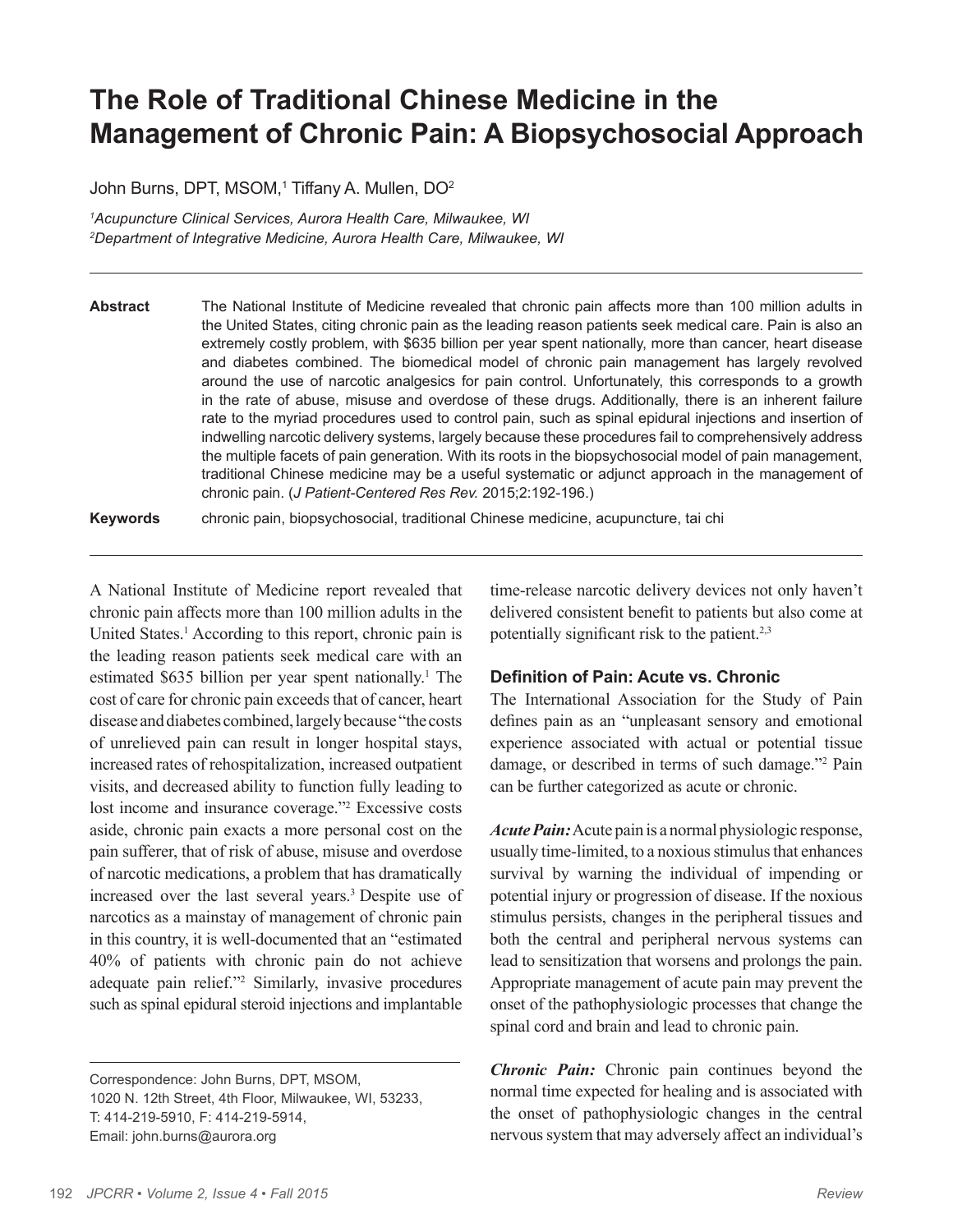emotional and physical well-being, cognition, level of function and quality of life. Chronic pain serves no apparent useful purpose for the individual and may be diagnostically and therapeutically approached as a chronic disease process. The experience of pain, in general, is highly subjective and notoriously difficult to quantify or measure. For the purposes of this narrative review, we will focus only on the management of chronic pain.

### **The Biopsychosocial Model**

Chronic pain is widely recognized as a biopsychosocial disorder.4,5 The biopsychosocial model is differentiated from the biomedical model in that the biopsychosocial model supports the concept that biological, psychological and social variables should be recognized as key factors in causing pain, disease and disabilities.<sup>6</sup> To limit our treatment of pain to addressing only biological functions and biochemical mediators largely ignores one of the most disruptive features of pain that patients experience: emotional distress<sup>7</sup>

The influence of social influence (both positive and negative) on chronic pain management is also wellrecognized. For example, a study on family support and chronic pain was performed one year after patients completed an outpatient pain program.8 This study revealed that patients who reported having nonsupportive families used more pain descriptors when discussing their pain, relied more on medication and reported more pain sites. Conversely those patients who described their families as supportive reported having significantly less intensity of pain, greater activity levels and less reliance on medication.

Similarly, the doctor-patient relationship can influence the course of a pain condition.<sup>4</sup> When patients perceive a physician as being supportive, they report decreased levels of distress.4 This relationship is often referred to as a "therapeutic alliance." Other health care providers can form therapeutic alliances as well. One study found that when there is a strong therapeutic alliance between physical therapists and patients with chronic low back pain, this supportive relationship was consistently a predictor of successful outcomes.<sup>9</sup>

### **Traditional Chinese Medicine**

According to the National Institutes of Health, traditional Chinese medicine (TCM) incorporates a broad range of treatment practices that includes the relatively wellknown practices of both acupuncture and tai chi to treat or prevent health problems.10 TCM's view of health places less emphasis on anatomical structures and more emphasis on interactions, or relationships, among the body, mind, emotions and environment, or the social interactions of an individual. From this perspective, health is defined as a harmonious interaction of these entities and the outside world. The origin of TCM and the modalities of acupuncture and mind-body exercises date back more than 2,000 years.<sup>11</sup> At the core of all TCM interventions is the appreciation that the physical and psychological aspects of each patient must be addressed to influence health and disease.<sup>11</sup> Classical acupuncture is based on the theory that vital energy, called qi, flows through the body along pathways called meridians. There are specific points along these meridians, called acupuncture points, at which the qi may be accessed. Inserting needles into these points permits the practitioner to restore harmony to the system by rebalancing the flow of qi.<sup>12</sup>

In the biomedical model, acupuncture is thought to relieve pain through the gate-control mechanism or through the release of neurochemicals.13 Pomeranz and Berman<sup>13</sup> described the possible neural mechanisms of acupuncture analgesia as follows: small-diameter muscle afferents are stimulated, sending impulses to the spinal cord, which then activates three centers (spinal cord, midbrain and pituitary) to release neurochemicals (endorphins and monoamines) that block pain messages. While acknowledging that there is some debate, Pomeranz and Berman concluded that the evidence supporting the endorphin hypothesis is very convincing. The authors asserted on the basis of supporting evidence from several studies that midbrain monoamines (serotonin and norepinephrine) are also involved in acupuncture analgesia; however, the role of the pituitary is less clear.13 Identifying possible mechanisms of action that fit within the paradigm of Western medicine has helped make acupuncture more acceptable in the United States.

The mind-body benefits of both acupuncture and tai chi are believed to be associated with their direct effects on the autonomic nervous system, which is involved in an individual's thoughts, emotions and behavior.<sup>11</sup> From a TCM perspective, a person's emotional state, called *shen* in TCM, plays a crucial role in their behavior as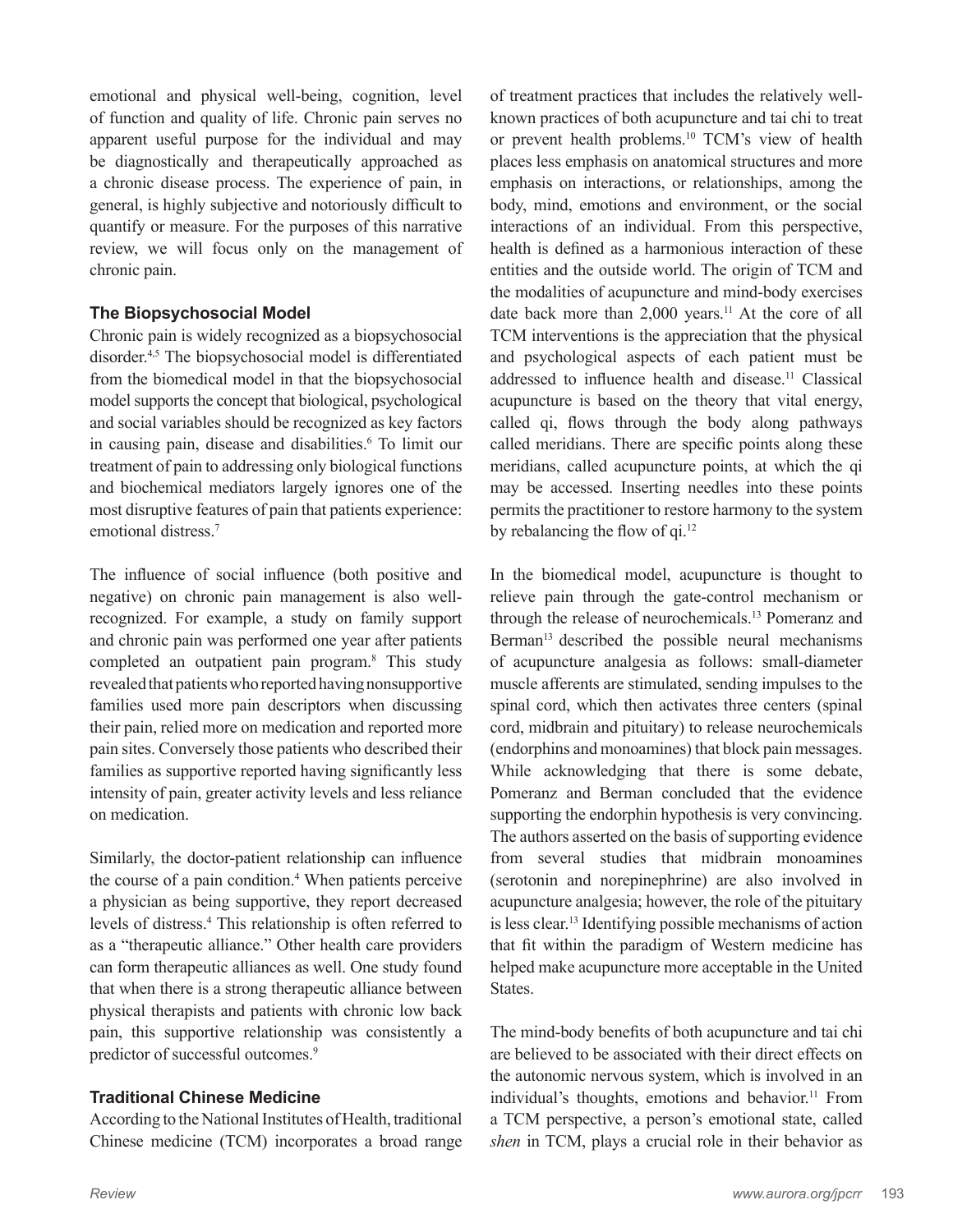well as a pivotal role in the development or exacerbation of disease and disability.11 This ancient understanding of the mind and body connection was addressed in the first line of an ancient text on utilizing acupuncture to alleviate pain, which stated: "The acupuncture method is rooted in the shen."14

#### **Evidence for TCM in Pain Management**

There are numerous studies that have demonstrated that TCM interventions, specifically acupuncture and tai chi, should be considered as viable modalities for treating chronic pain and emotional disorders.15,16 A meta-analysis of acupuncture's effectiveness on chronic pain concluded, "Acupuncture is effective for the treatment of chronic pain and is therefore a reasonable referral option."17 Another meta-analysis was conducted on the use of auricular acupuncture to treat both acute and chronic pain conditions. Findings showed an overall significant improvement in pain scores for those patients receiving acupuncture versus controls. The authors concluded the evidence suggests that auricular acupuncture may be an effective treatment for chronic pain.18

Several studies on chronic pain and disability due to osteoarthritis also were evaluated. Osteoarthritis is the most common form of arthritis and the eighth leading cause of disability globally.19 In a meta-analysis of 10 randomized controlled trials with 1,456 participants, the authors concluded that "acupuncture is an effective treatment for pain and physical dysfunction associated with osteoarthritis of the knee."

Another important study compared acupuncture with "usual care" (medication and psychotherapy) for pain associated with depression that showed those patients treated with acupuncture did better than the usual care group.20 The findings showed that participants with moderate-to-extreme pain at baseline did better at 3 months if they received acupuncture (mean 6.0-point reduction from baseline 6.0 [95% confidence interval (CI): 5.0–7.1] in Patient Health Questionnaire [PHQ-9] depression score and a mean 11.2-point reduction from baseline [95% CI: 7.1–15.2) in the Short Form Health Survey [SF-36] bodily pain score 11.2) compared to the mean improvements seen in those who received counseling (4.3 [95% CI: 3.3–5.4], 7.6 [95% CI: 3.6– 11.6], respectively) or usual care (2.7 [95% CI: 1.50– 4.0], 7.2 [95% CI: 2.3–12.1], respectively).<sup>20</sup>

Similarly, tai chi is recognized as a mind-body intervention that incorporates the principles of TCM.21 Tai chi is defined as an ancient martial art that is now widely practiced for its health benefits of improving physical and emotional well-being.22 According to a meta-analysis conducted by the Department of Veterans Affairs, the practice of tai chi was found to be an effective nonpharmacologic modality to reduce both pain<sup>23</sup> and depression<sup>24</sup> in veterans experiencing these conditions. Yet another meta-analysis suggested that practicing tai chi helped patients suffering from fibromyalgia in that it reduced their pain and improved both physical function and well-being.<sup>25</sup> In the same study, a subanalysis of low back pain also showed that tai chi was beneficial for pain relief and disability in this population. $25$ 

As a movement therapy, tai chi is associated with promoting both physiological and psychological adaptations by modulating parasympathetic tone and the limbic system for improving functional abilities and for reducing emotional distress.<sup>21</sup> These benefits are believed to be derived from tai chi's practice principles, which include meditation, visual imagery, slow rhythmic movements and coordinated breathing.24 This mind-body control modulates multiple aspects of health, including mood, pain and functions of the immune and peripheral autonomic nervous systems.

### **Ancient Meets Modern: Combining the Biomedical Model with TCM**

There are several articles in the medical literature that examine the outcomes resulting from the use of both established biomedical models of chronic pain management and TCM treatment modalities. One metaanalysis compared management strategies for sciatica wherein the authors provided "new data to assist shared decision-making" with findings that supported the effectiveness of nonopioid medications, epidural injections, spinal manipulation and acupuncture.26 Another study addressed the use of acupuncture in the primary care setting alongside traditional approaches to chronic pain. This study suggested that acupuncture appeared to be a cost-effective clinically relevant intervention with "short- and long-term benefits for low back pain, knee osteoarthritis, chronic neck pain and headache."27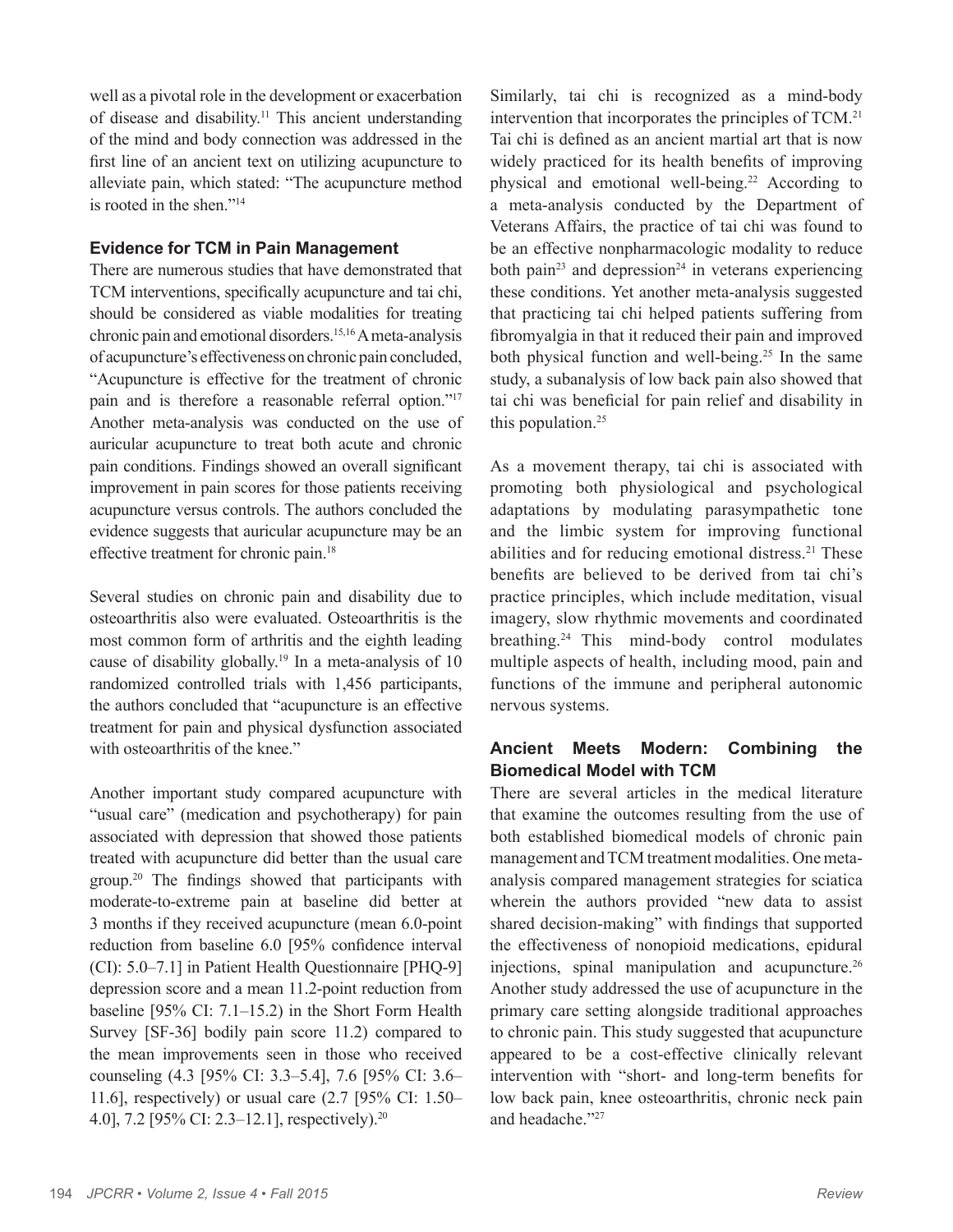Knowing that all approaches to the management of chronic pain, whether biomedical or nontraditional (from a Western perspective), have some validity with respect to the literature, the most comprehensive approach to pain management we can offer patients may be to offer the best of both. In a clinical update by the International Association for the Study of Pain titled "Integrative Pain Medicine: A Holistic Model of Care," the author concluded the report by stating, "We cannot afford to ignore these realities: it is imperative that as health care providers we have an open mind to low-cost, low-risk integrative strategies that our patients are already embracing."28

#### **Limitations**

There are many limitations in the area of TCM research. Both acupuncture and tai chi studies have an inherent problem to control for the placebo effect.<sup>24</sup> A Cochrane review of acupuncture determined that due to patient bias and expectations to positive outcomes, the placebo effect could not be ruled out as a major contributing factor to the observed benefits associated with acupuncture interventions for a wide range of conditions.<sup>29</sup> The use of "sham" acupuncture (the insertion of needles into points on the body not associated with any particular therapeutic effect) has been used as a means to circumvent this issue by providing a "control" for many acupuncture studies. It is also reported that tai chi studies similarly post a conundrum for researchers to discern specific versus nonspecific effects.30 Researchers have suggested that tai chi cannot be scientifically studied with a reductionist research framework that does not take into account the complexity of tai chi as a multicomponent intervention.<sup>31</sup>

Blinding also proves to be a difficult issue to solve in the TCM research literature. Of the nonspecific effects that are often underappreciated as contributing factors in treatment outcomes, within both research and clinical settings, is the recognition of importance of patient expectations $32$  and the therapeutic alliance developed between provider and patient.<sup>33</sup> This new appreciation of patient expectations and the providerpatient relationship directly acknowledges the biopsychosocial model. When a patient's thoughts, emotions and beliefs (their shen) are addressed, treatment outcome and healing may be enhanced.<sup>15</sup>

This is germane to TCM practice. Accounting for this effect in research is confounding, making it difficult not only to "double-blind" the TCM practitioner, but to *want* to blind them at all in order to draw appropriate conclusions in the TCM paradigm.

Another limitation to the widespread adoption of TCM in the management of chronic pain is cost. While the delivery of TCM pain management is significantly less costly dollar-for-dollar compared with biomedical approaches, the cost nearly always falls to the patient. It is helpful that the Affordable Care Act (ACA) inserted language stating insurers may not discriminate with regards to the coverage of care offered by nontraditional versus traditional practitioners;<sup>34</sup> however, this aspect of the ACA has yet to be legally implemented. With more attention to the efficacy of chronic pain management using less costly (to the health care system) options such as TCM continuing to appear in the medical literature, it is the hope of this review's authors that TCM will earn its place on the roster of covered benefits to all insured patients.

#### **Conclusions**

A major responsibility of medical practitioners of all kinds is to relieve suffering. When it comes to relieving the suffering associated with chronic pain, a strictly biomedical approach is not only limited but at best not comprehensive and at worst potentially dangerous. As an evidence-based approach to chronic pain that exemplifies the biopsychosocial approach, TCM should be strongly considered for delivering truly patient-centered care.

#### **Patient-Friendly Recap**

- Current biomedical approaches to managing chronic pain are associated with high failure rates and a recent spike in narcotics abuse.
- The authors found growing evidence that acupuncture or tai chi, two forms of traditional Chinese medicine (TCM), can be used to effectively treat chronic pain.
- Given its overall cost-effectiveness, physicians should consider TCM as systematic or adjunct therapy to alleviate their patents' chronic pain.